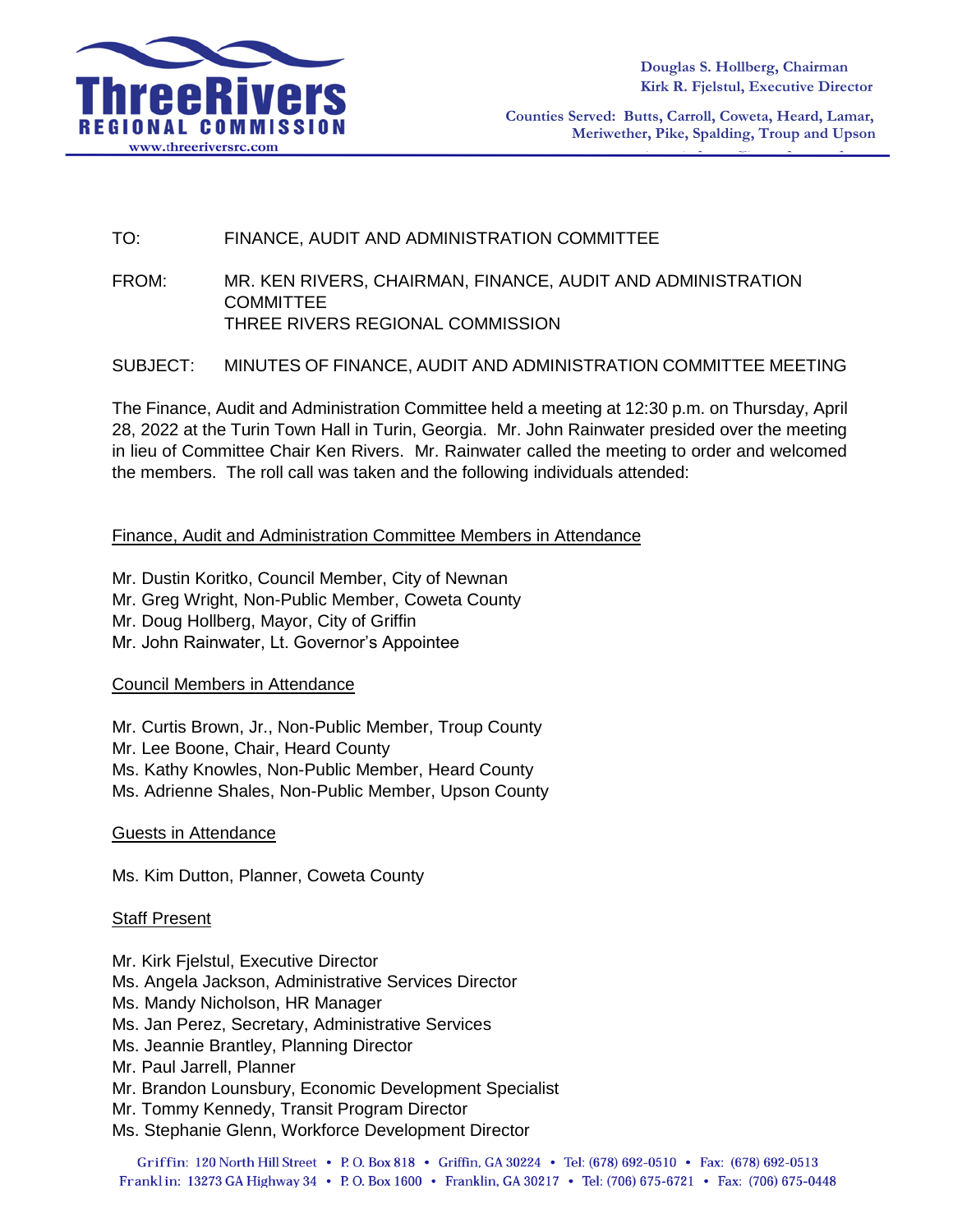# Ms. Stephanie Matthews, Deputy Workforce Development Director

## APPROVAL OF THE MARCH 24, 2022 MINUTES (action item)

Mr. Rainwater asked for a motion to approve the March 24, 2022 meeting minutes. Mr. Dustin Koritko made the motion to approve the March 24, 2022 meeting minutes; it was seconded by Mr. Doug Hollberg and carried unanimously.

## APPROVAL OF AGENDA (action item)

Mr. Rainwater asked for a motion to approve the agenda. Mr. Greg Wright made the motion to approve the agenda; it was seconded by Mr. Koritko and carried unanimously.

## REVIEW OF EXECUTIVE DIRECTOR'S MARCH EXPENDITURES (action item)

Ms. Jan Perez presented this portion of the agenda. She advised the committee that Mr. Kirk Fielstul did not have any expenditures for the month of March. Mr. Rainwater asked for a motion concerning the expenditures. **FORMAL ACTION: Mr. Koritko made the motion to approve the Executive Director's March 2022 expenditures report and there were no expenses; it was seconded by Mr. Wright and carried unanimously**.

## HEALTH INSURANCE (action item)

Mr. Kirk Fjelstul presented this portion of the agenda. He explained that he had participated in a recent meeting with other key personnel and our current insurance broker. Our broker has compared quotes from CIGNA (our current insurance carrier) and other companies. It was determined that CIGNA's rate increased 4%, which is lower than any other quote that was received. The 4% equals an \$18,000 increase to TRRC. There were several minutes of discussion before Mr. Rainwater asked for a motion concerning this subject. **FORMAL ACTION: Mr. Wright made the motion to approve the renewal of the employee health plan with CIGNA with the 4% increase; it was seconded by Mr. Koritko and carried unanimously.**

### APPROVAL OF FY 2021 INDEPENDENT AUDIT (action item)

Ms. Angela Jackson presented this portion of the agenda. She provided a brief overview of the final audit document to the members. A pdf copy of the audit was sent via email to each committee member as well as the council. It was noted that that TRRC has received an "unmodified" opinion. A few questions were asked before Mr. Rainwater called for the motion. **FORMAL ACTION: Mr. Wright made the motion to accept the audit as presented; it was seconded by Mr. Koritko and carried unanimously.**

# AUTHORIZE COUNTY TRANSIT CONTRACT RENEWALS FOR FY '23 (action item)

Mr. Tommy Kennedy presented this portion of the agenda. He gave the members a brief overview of the various county contracts and answered any questions that the members had. After a few additional minutes of discussion, Mr. Rainwater asked for a motion concerning the County Transit Contract Renewals for FY '23. **FORMAL ACTION: Mr. Koritko made the motion to approve as presented; it was seconded by Mr. Wright and carried unanimously**. Mr. Kennedy added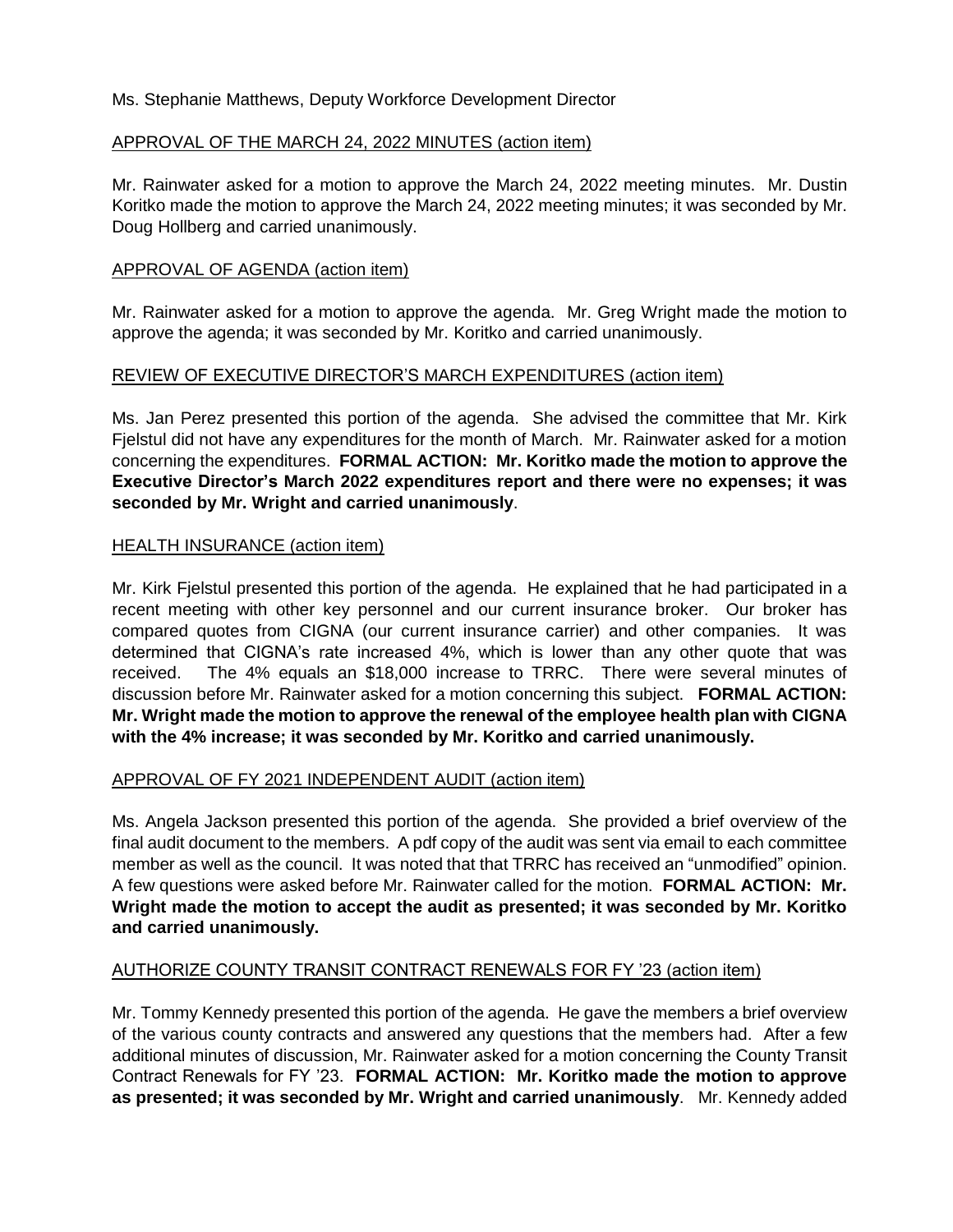that there is no need to amend the TRRC transportation mask policy since it mimics the federal (TSA) policy, which reverted to pre-pandemic conditions.

## TRANSIT UPDATE

Mr. Kennedy presented this portion of the agenda. He advised that this update was for informational purposes. He discussed the following aspects of the Transit Program:

Additional Department of Human Services (DHS) Funding for FY '22 – DHS has approved a temporary emergency rate of \$32.45 per trip (\$2.45 for administrative costs and \$30.00 for operations); this rate may be used as long as the DHS budget can support it.

Projected DHS FY '23 Rates – DHS has indicated that they will increase the rates per trip for FY '23, but we are still waiting for information.

Rate Agreement with RMS Transit for FY '22 – TRRC Transit has signed an agreement with RMS Transit to pay \$44.00 per service hour for the period of July 1, 2021 through June 30, 2022; we are currently waiting for GDOT's written confirmation for this rate.

Status of FY '22 Georgia Department of Transportation (GDOT) Supplemental Request – TRRC Transit submitted a supplemental request to GDOT at the end of February for FY '22 and this request is close to the final approval. If it is approved, it should provide approximately \$125,000 in additional funding for FY '22.

Status of GDOT FY '23 Grant Application – GDOT has notified TRRC that the FY '23 5311 grant application projects have been approved with the requested amounts; we should receive formal contracts soon. The projects funded by GDOT are as follows:

| Two (2) expansion vehicles \$129,732                    |  |
|---------------------------------------------------------|--|
|                                                         |  |
| Operating assistance up to 50% federal share\$2,006,000 |  |
| TOTAL\$2,241,000                                        |  |

Mr. Kennedy did mention that ridership was increasing.

### RANSOMWARE ATTACK UPDATE

Mr. Fjelstul presented this portion of the agenda. Several rounds of notification letters have been mailed to various individuals; another round of letters are scheduled for be mailed soon. He advised that two (2) committees (comprised of staff) meet on a weekly basis to discuss the ransomware attack as well as documents that are in the system, etc.

### DOCUMENT RETENTION SCHEDULES (action item)

Mr. Fjelstul presented this portion of the agenda. He advised that a committee (made of staff members) is reviewing document retention schedules. It appears that 7 years is the "magic" number for keeping documents. The various contracts that are in place also specify how long documents are to be kept. The committee participated in several minutes of discussion, before determining that this should be an action item. Mr. Rainwater asked for a motion concerning